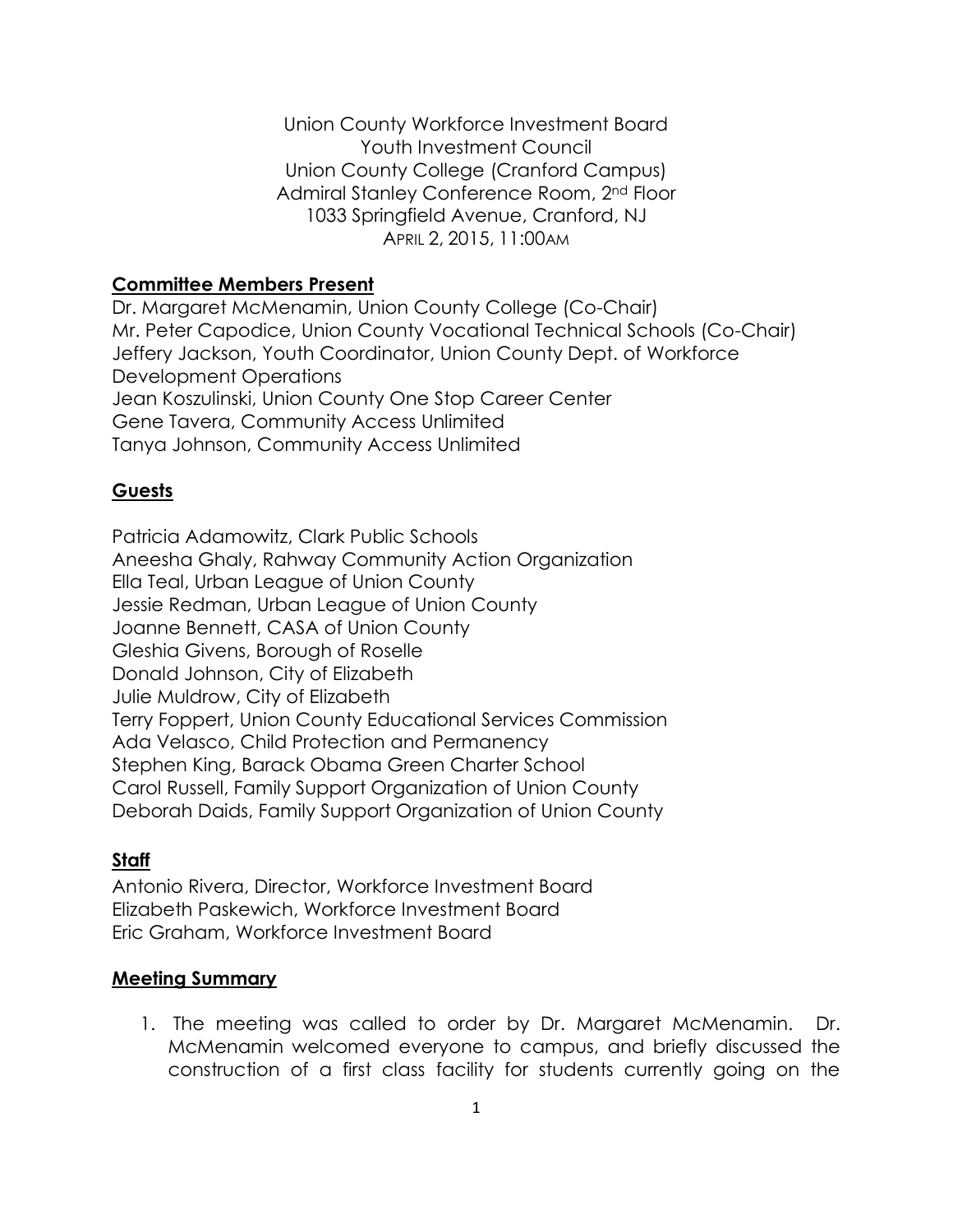campus. She thanks the Union County Board of Chosen Freeholders for their support.

- 2. Mr. Capodice thanked everyone for attending and introductions followed.
- 3. Youth Program Summaries

*Clark Board of Education* was represented by Patricia Adamowitz.

Program information: Our program is geared towards classified students ages, 16-21. Work experience was in the following three areas: Building and Grounds, Childcare and Development, and Office Practices. One hour a week is focused on providing job readiness skills. Follow up component is addressed throughout the school year in the form of additional workshops, as well as ongoing tutoring.

*The Borough of Roselle* was represented by Gleshia Givens.

Program Information: Roselle First provided service to at risk students, 15 in school, 5 out of school, most came from non-traditional home settings. Workshops were provided on money management, independent living skills, and time management. Financial mentors also came in to speak with students. Students had the opportunity to partake in the College Readiness Now program and numerous students have been accepted into college, some receiving scholarships. Students participated in an 8 week paid internship program, 4 students were offered permanent positions.

*Rahway Community Action Organization* was represented by Aneesha **Ghaly** 

Program Information: Program consisted on an Entrepreneurship academy for ages 16-21. Students had to be enrolled in school or college to be eligible to participate. All students participated in volunteer, classroom training, and a work component. Students worked in our Rahway Community Action Organization's Childcare facility where they were exposed to various work experiences. The center provided the students opportunities to work in culinary, childcare, and administration. Community entrepreneurs were brought in to speak with students. Student's classroom training provided students the opportunity to write business plans; many were able to connect with work or educational opportunities in their field of interest. Incentives were offered to increase retention. Summer opportunities are also available.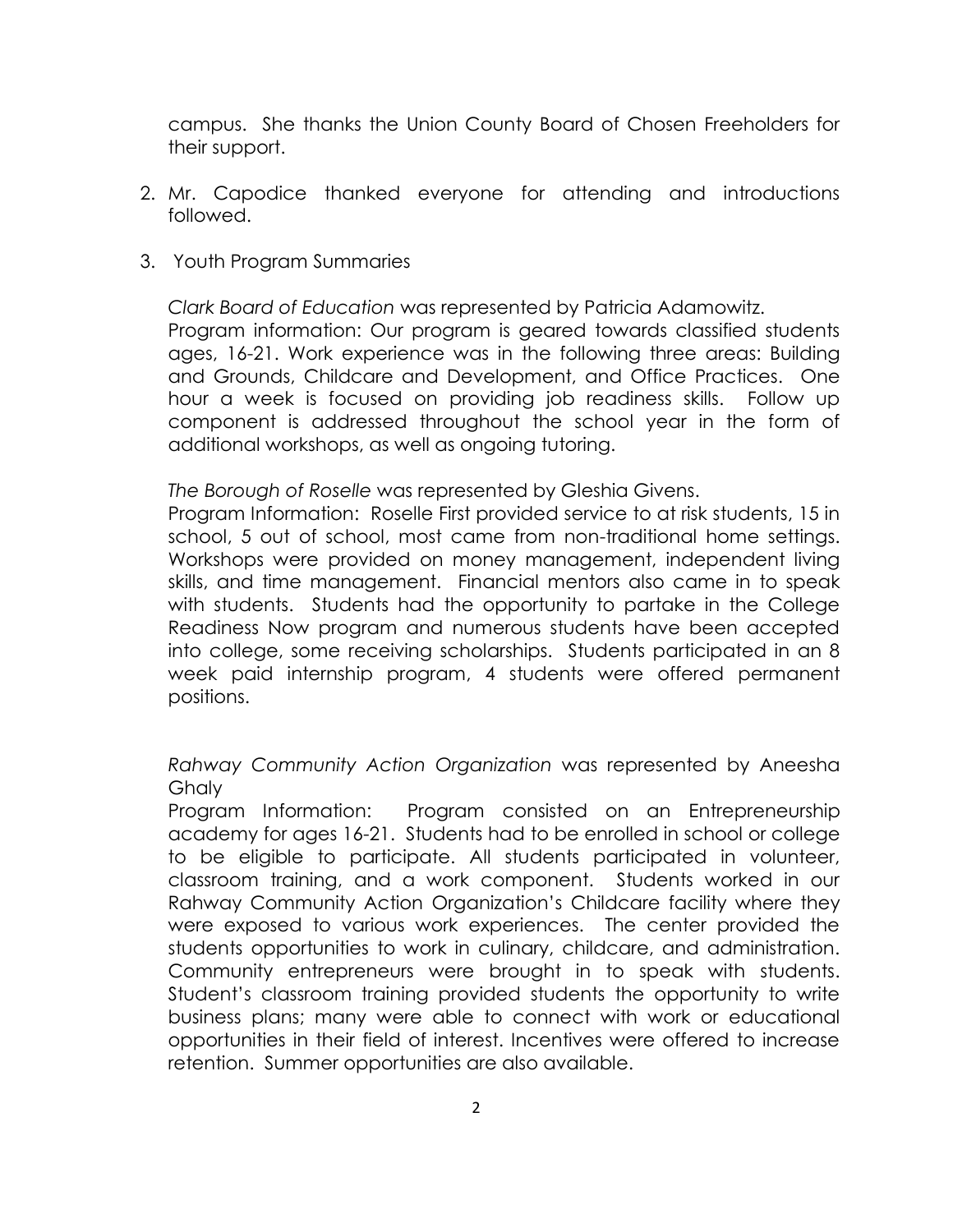*The City of Elizabeth's* youth program was represented by Julie Muldrow and Donald Johnson.

Program Information: Program provides a Business Collaboration Program for youth ages 16-21. Outreach was done to local businesses to participate in program and provide students with work experiences. 14 in school students participated; all 14 students are still employed. Participants participate in various employment workshops to increase employment skills. Program also collaborated with the Retail Skills Center in Elizabeth, where additional occupational skills workshops such as resume writing and mock interviews were provided.

*Urban League of Union County* was represented by Ella Teal and Jessie Redman

Program Information: Urban League provides work experience programs for both In-School and Out-of-School Youth ages 16-21. In-School youth program was 1700 hours, while the out-of-school program was 1600 hours. All slots were filled and all students completed the program. Integrated work experiences were provided for students at Family and Children Services, Housing Authority, Superior Court, One Stop and Urban League. Students attended workshops in time and money management, as well as various employment skills. Students were exposed to various community aspects such as volunteering at a food bank, and were provided opportunities to attend College Fairs and conference such as the New Jersey Media Symposium. Urban League's Youth Program reinforced the importance of learning and education, accountability, and self-disciple. From the program, one student was hired full time, three others are attending school. Handout with additional information was provided.

*The Plainfield Board of Education* was not represented, Elissa Santoro, Employment Counselor provided the following written narrative:

14 Plainfield High School Students began their work/training experience on February 17<sup>th</sup>. Students received a week of orientation where they completed required paperwork, learned about work ethic skills by participating in related activities and learned about financial responsibility from Wells Fargo Bank Representatives. Starting on February 23<sup>rd</sup>, students reported to their work sites. Work Sites are consisted of 10 Plainfield Public School Departments were students are either working as a Clerical Assistant or as a Custodian Assistant. Student employees primarily work every day after school from 3-5pm. The student employee's last day at their site will be April 14. April 15 and 16 they will have classroom training to complete end of program paperwork, write thank you notes to their supervisors and wrap up the program with feedback. April 17th we will have a Celebration inviting students, supervisors and student's families for a dinner. Students will be honored and awarded with a WIA Certificate of